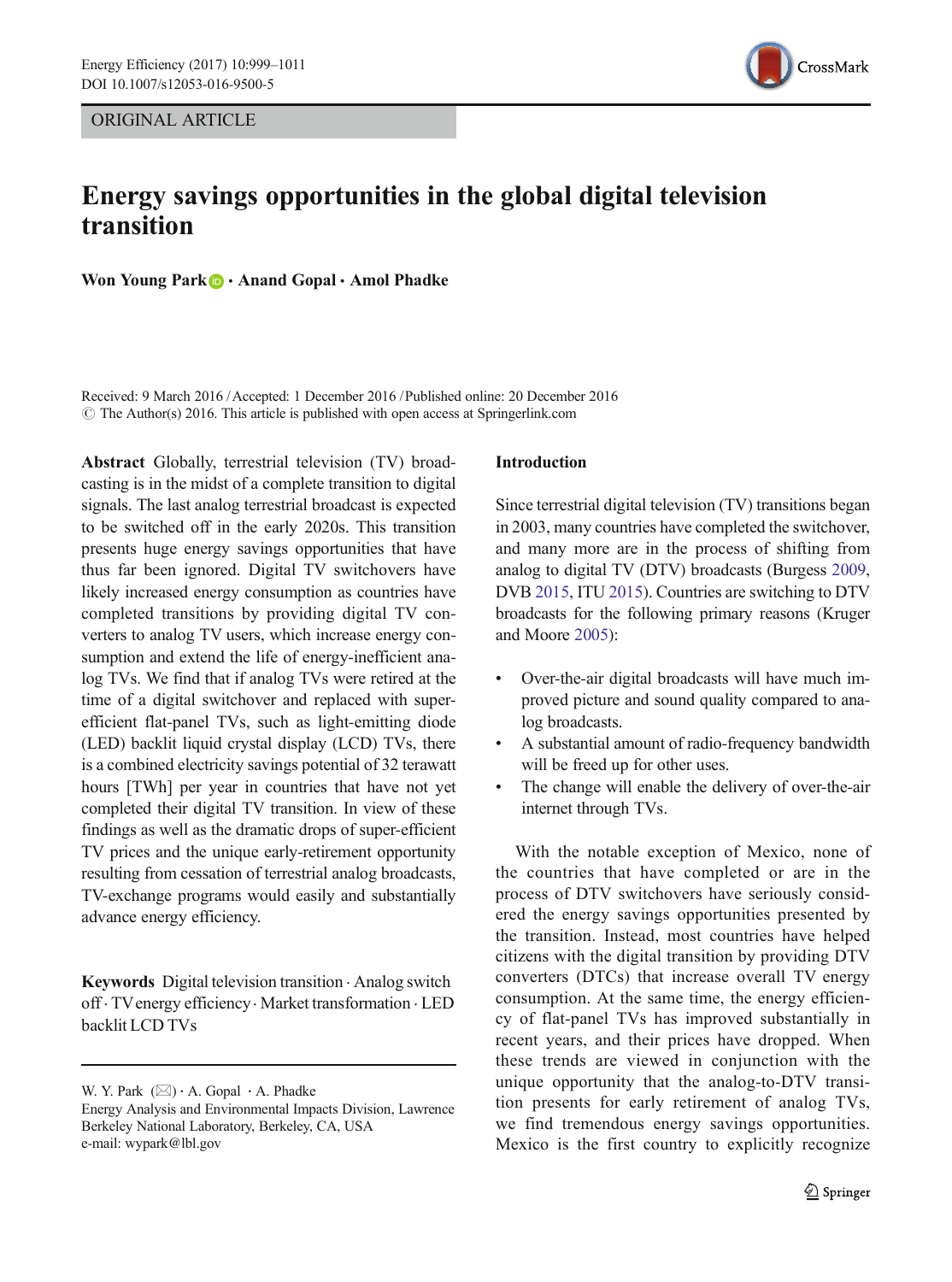<span id="page-1-0"></span>this opportunity and is designing its DTV transition to include energy-efficiency goals. As part of the DTV transition, the Mexican government exchanges old analog TVs for flat-panel TVs that receive digital signals (Gopal et al. [2014](#page-11-0), SEAD [2015](#page-12-0)). In this paper, we quantify the global energy savings potential of energy-efficiency opportunities available in upcoming DTV transitions, for example, through TV-exchange programs such as the one being implemented in Mexico.

Many countries have set timelines for ending analog terrestrial transmissions, with a vast majority expecting to complete the transition to digital broadcasts before 2020 (DVB [2015,](#page-11-0) Hai and Narayan [2012](#page-11-0)). Today, more than 300 million households still receive analog terrestrial TV signals (Murray [2014](#page-11-0)). This population represents a substantial energy savings potential. There have been some technical assessments of energy-efficiency improvement opportunities in DTCs (MVV [2007](#page-11-0), TTA [2011,](#page-12-0) Cheung et al. [2011\)](#page-11-0). However, to the authors' knowledge, no literature assesses the energy savings potential of DTV transitions if they are designed to take advantage of the energy-efficiency improvements offered by contemporary flat-panel TVs. Because flat-panel TV and DTC technology are very similar in all countries, we are able to do a global analysis of this potential.

In this paper, we estimate the energy use that would result from exchanging old analog TVs, all of which are cathode-ray tube (CRT) TVs, for light-emitting diode (LED) backlit liquid crystal (LCD) TVs (LED-LCD TVs). We compare that energy use with what would result from adding DTCs to extend the life of analog TVs after the digital switchover. Our analysis focuses on the countries where the numbers of analog TV households are still significant.

The remainder of this paper is organized as follows: "The global digital transition in broadcasting and televisions" section presents an overview of the digital broadcasting transition taking place across the globe and discusses energy consumption of DTCs and LCD TVs. "[Methods, data, and](#page-5-0) [scenarios](#page-5-0)" section describes our data sources, assumptions, and the methodology used to estimate energy savings potential in analog terrestrial TV households. "[Results](#page-9-0)" section discusses our analysis results, and "[Conclusions and policy implications](#page-10-0)" section presents concluding statements.

## The global digital transition in broadcasting and televisions

## Digital broadcasting platforms and global TV shipments

Digital terrestrial television (DTT) broadcasts have been growing, accounting for about 20% of the 1 billion DTV households worldwide in 2014 (Murray [2014](#page-11-0)). Of digital-broadcast recipient households (henceforth referred to as digital households), 36% are cable TV subscribers who may own an analog TV but use a digital cable box from the service provider (Murray [2014](#page-11-0), Cheung et al. [2011](#page-11-0)). Internet protocol and satellite (i.e., direct-to-home or DTH) make up the remaining 44% of digital households. As a result of the growing penetration of DTV broadcasts, the number of analog-broadcast recipient households (henceforth referred to as analog households), including terrestrial and cable, has been rapidly decreasing, from approximately 860 million households (∼60% of TV households) in 2010 to approximately 500 million households (∼32% of TV households) in 2014. Among those, analog terrestrial households number about 317 million in 2014 (Murray [2014](#page-11-0)). Because many countries have yet to complete a digital switchover, the energy savings opportunities in the global DTV transition could be substantial. There are four main DTT standards: ATSC (Advanced Television Systems Committee, adopted by USA, Canada, South Korea, Mexico, and some Central American countries); DVB-T (Digital Video Broadcasting–Terrestrial, adopted by Australia, Europe, Africa); ISDB-T (Integrated Services Digital Broadcasting–Terrestrial, adopted by Japan, Brazil, and several Latin American countries); DMB-T (Digital Terrestrial Multimedia Broadcast–Terrestrial, adopted by China) (ITU [2013,](#page-11-0) Pizzi and Jones [2014](#page-12-0)). More technical details of the four DTT standards are out of the scope of this paper.

Prior to 2007, sales of TVs that had a built-in digital tuner capable of directly receiving digital signals were not significant. We roughly estimate that less than 100 million flat-panel TVs were shipped between 1998 and 2006; by contrast, about 90 million flat-panel TVs were shipped in the year 2007 alone (DisplaySearch [2010](#page-11-0)). The cumulative global flat-panel DTV (TVs assumed to be mostly with built-in digital tuner and decoder) shipments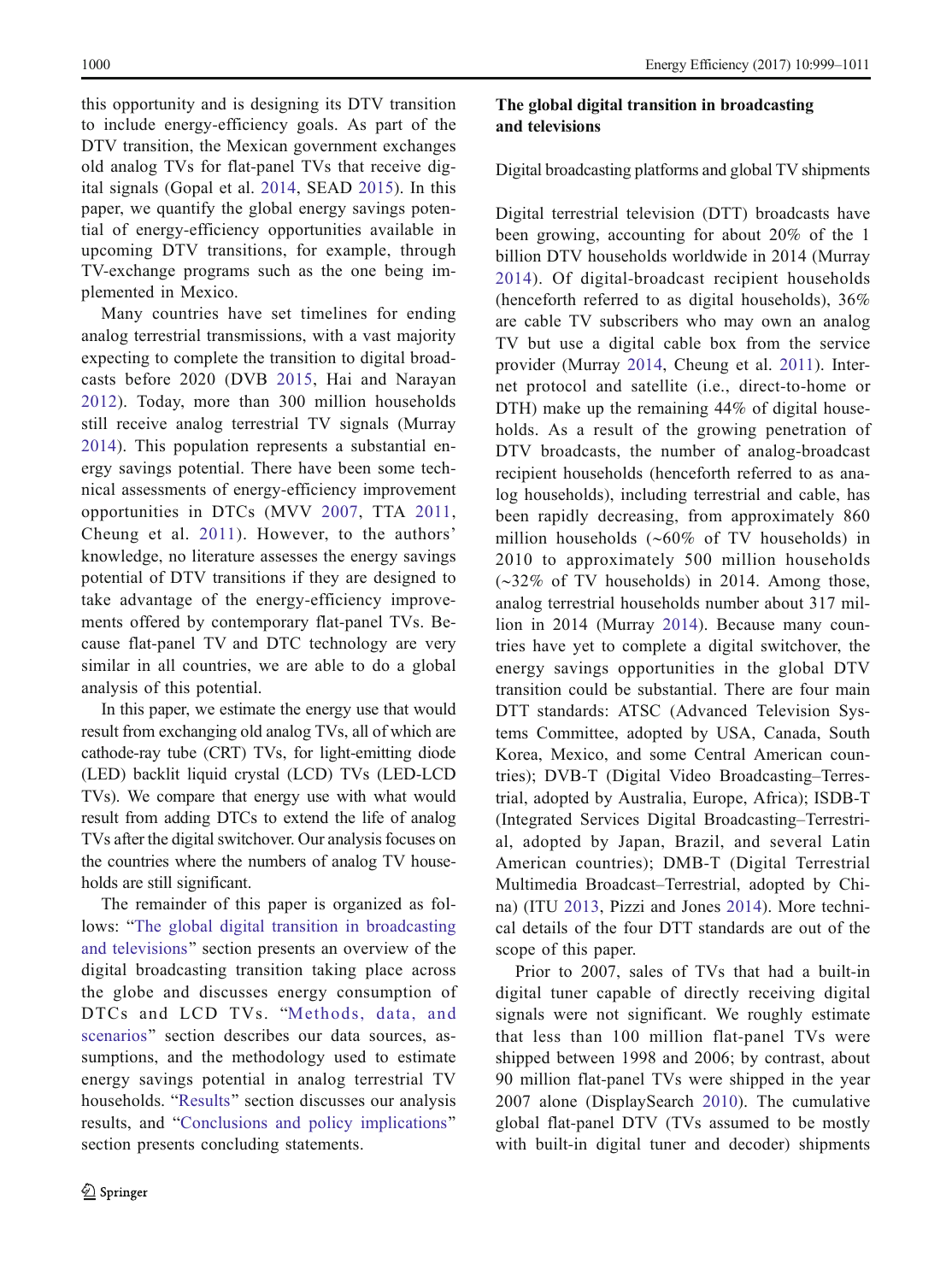<span id="page-2-0"></span>between 2007 and 2014 were estimated to be approximately 1.4 billion units (DisplaySearch [2010,](#page-11-0) [2011,](#page-11-0) [2013](#page-11-0), [2014a,](#page-11-0) [2014b\)](#page-11-0). Given the significant number of DTV sales since 2007 and a TV lifetime of 6 years based on recent country-specific surveys (DisplaySearch [2012a\)](#page-11-0), we estimate that roughly 1.2 billion digital flat-panel TVs (i.e., all high-definition [HD] or higher-definition flat-panel TVs) were in use worldwide in 2014. When we compare (see Fig. 1) this estimate with the number of digital households in 2014 (∼1 billion) and account for digital household TV ownership rates  $(>1)$ , we can reasonably conclude that very few households that currently receive analog signals have already upgraded to digital TVs. We used this approach to estimate the number because we could not find data that directly report the TV type in analog households.

#### Penetration of digital broadcasts by country

The DTV transition is expected to accelerate as many countries have already set deadlines for digital switchover before 2020. According to Murray ([2014](#page-11-0)), DTV broadcasts overall were estimated to have reached two thirds (∼1 billion) of all TV households across 138 countries at the end of 2014. Top 10 countries (China, USA, India, Japan, Brazil, Germany, Russia, France, UK, and Italy) account for about 68% of the global digital households. The developed countries (USA, Japan, Germany, France, UK, and Italy) in the top 10 show high penetration rates of DTV households, in the range of 82 and 100%; other countries have less

than 60% penetration. Although it is not surprising that China has the largest number of TV and DTV households, it is also estimated that about 240 million households in China, India, and Indonesia were still receiving analog TV signals in 2014, accounting for 48% of total analog households worldwide. In China and Indonesia, about 78 and 100% of analog TV households, respectively, are estimated to receive analog terrestrial signals. Nearly 90% of analog TV households in India are analog cable subscribers (Murray [2014](#page-11-0)). Countries in the Asia-Pacific region, including China, India, and Indonesia, represent approximately 60% of global analog terrestrial TV households Fig. [2.](#page-3-0)

Digital TV technologies and related energy consumption trends

The United States Environmental Protection Agency (US EPA) ENERGY STAR program defines a DTC as "a device that receives terrestrial (over-the-air) digital signals and converts them to an analog output suitable for analog TVs". The definition does not include converters for satellite or cable digital signals or devices that perform multiple functions, e.g., DVD players with DTC capability (US EPA [2012](#page-12-0)). A settop box (STB) can be defined as "an appliance for the reception, decoding, processing and local networking of digital broadcasting and related services^ (MVV [2007\)](#page-11-0). As recent TVs have integrated tuners and decoders to receive digital broadcast signals, consumers who have those TVs do not need a basic DTC, which only converts digital broadcast signals into analog signals. Those households may want to

Fig. 1 Estimated numbers of global flat-panel TV shipments and digital TV households. Authors' work based on Murray [\(2014\)](#page-11-0), DisplaySearch [\(2010,](#page-11-0) [2011](#page-11-0), [2012a](#page-11-0), [2013](#page-11-0), [2014a,](#page-11-0) [2014b](#page-11-0)). Note: The figure does not include flat-panel TV shipments before 2007, which were negligible. TV shipments here refer only to flat-panel TVs with high definition (HD) or higher definition, e.g., full HD. The assumption of 6 years for TV economic lifetime is based on country-specific surveys (DisplaySearch, 2012a)

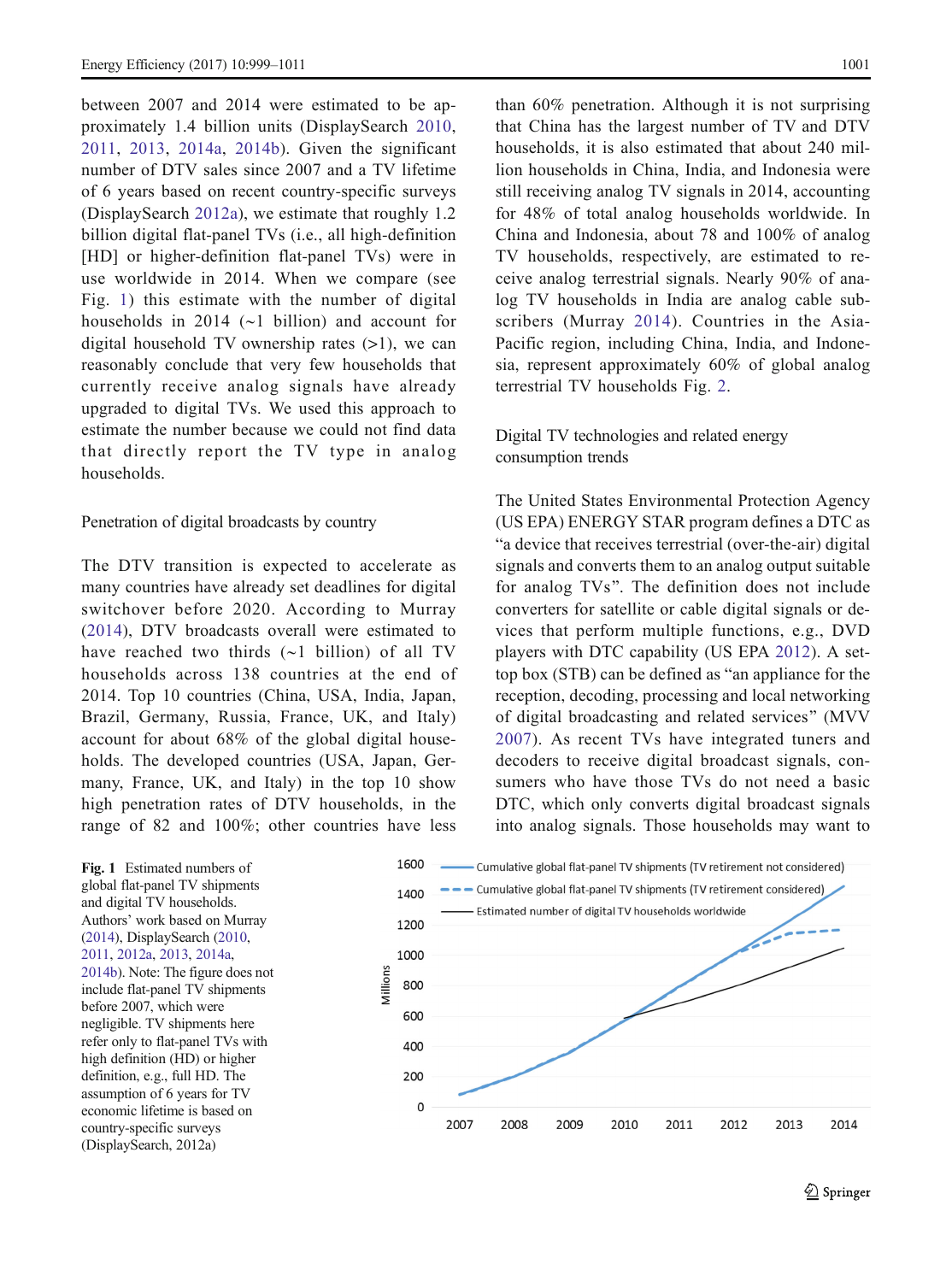<span id="page-3-0"></span>Fig. 2 Share of global digital and analog TV households in 2014. Authors' calculations based on Murray [\(2014\)](#page-11-0)



have a more complex and newer STB with additional features. However, households that are so far still using analog TVs (e.g., those in developing countries) will likely need a DTC to keep using their analog TVs after the digital switchover in their countries.

In the USA, the Federal Communications Commission (FCC) mandated that all US-based TV signals must be transmitted in a digital format starting in June 2009, but cable companies were not required to make the change (FCC [2009\)](#page-11-0). In 2007, the US ENERGY STAR program required that the power consumption of DTCs not exceed 8 Watts [W] in "on" mode and 1 W in "sleep" mode and to incorporate an automatic power-down feature to switch from on to sleep mode after a period of time (4 h or less) without user input (US EPA [2007](#page-12-0)). According to Cheung et al. [\(2011](#page-11-0)), selected ENERGY STAR-qualified and non-ENERGY STAR-qualified DTCs available in 2009 consumed on average 5.4 and 7.6 W in on mode, respectively, with an overall average of 6.5 W. A research team from the Natural Resources Defense Council (NRDC) and Ecos in 2010 investigated the energy consumption of various STB types, including those with additional features. Depending on specifications, the onmode power consumption of the products was mostly in the range of 10 to 50 W although the most efficient HD digital video recorders (HD-DVRs) consumed less than 10 W (NRDC [2011](#page-11-0)). According to NCTA [\(2014\)](#page-11-0), US ENERGY STAR

Version 3-qualified HD-DVRs and non-DVR STBs consume 21 and 15 W, respectively, and STB efficiency is expected to be further improved by 10–45% by 2017 in the USA.

For the European region in 2007, a basic STB that meets the Digital Video Broadcasting–Terrestrial (DVB-T) standard and has no hard disk (i.e., a "simple" STB) was measured to consume about 4–15 W in on mode, and an STB with hard disk consumed about 14–23 W in on mode (MVV [2007](#page-11-0)). It is important to note that standby-mode power management may save significant STB electricity consumption because evidence has been reported that a majority of consumers do not switch STBs off but instead either switch to standby using remote control or leave the STB in on mode (MVV [2007](#page-11-0)). Since 2012, simple STBs sold in Europe have been required to consume no more than 5 W in on mode and 0.5 W in standby mode, with allowances for additional features such as hard disks, second tuners, and HD signal decoding (European Commission [2009](#page-11-0)).

South Korea completed its analog broadcast switchoff at the end of 2012 and adopted the Advanced Television Systems Committee (ATSC) DTT standard. Testing of seven DTC products available in 2011 in Korea revealed power consumption ranging from 3.9 to 5.3 W in on mode and 0.4 to 1.2 W in standby mode (TTA [2011](#page-12-0)). In China, GB 25958-2010, the energy efficiency standards for DTCs, requires that the power consumption of DTCs without additional functionality not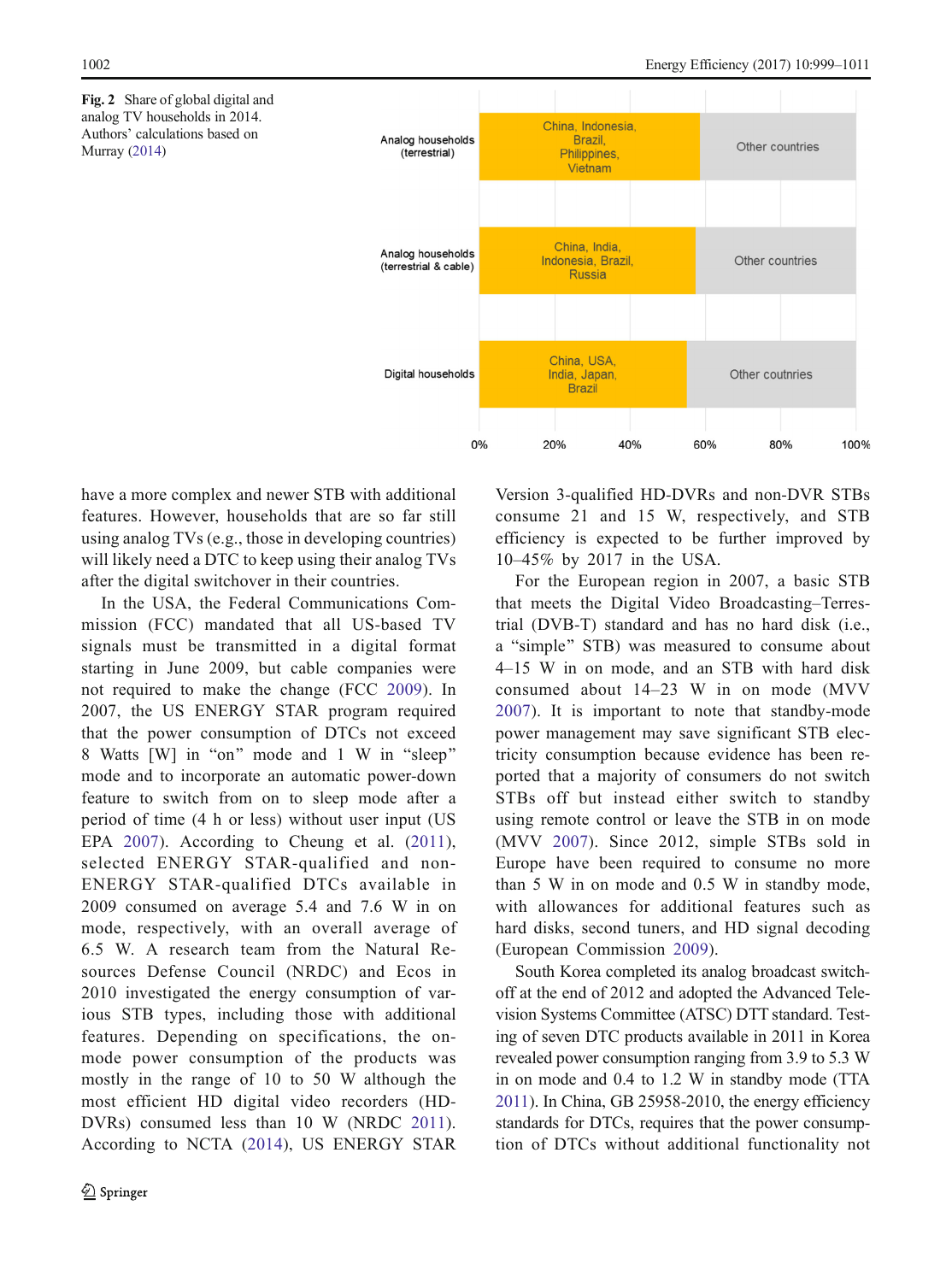exceed 5, 7, and 10 W in on mode and 1, 2, and 3 W in standby mode for Grade 1, 2, and 3, respectively (top10.cn [2014a](#page-12-0)). Energy-efficient DTC products selected by Top 10 China [\(http://www.top10.cn/](http://www.top10.cn/)) in 2014 showed power consumption ranging from 3 to 5 W in on mode and 0.3 to 1.0 W in standby mode (top10.cn [2014](#page-12-0) [b\)](#page-12-0).

Although DTCs that primarily convert digital signals to analog signals are estimated to consume less than 10 W in on mode, DTCs or STBs with additional features such as recording require more energy. For example, the additional power consumption of hard disk and HD output with DTCs in China is required not to exceed 2.2 and 3.0 W, respectively, for Grade 1 (top10.cn [2014a](#page-12-0)). Therefore, we conclude that the combination of an analog TV and a DTC (or STB) would consume substantially more energy than a typical 20- and 21-inch analog TV alone given that CRT TVs consume between 60 and 90 W in on mode (ECCJ [2010,](#page-11-0) Park et al. [2011](#page-12-0)).

Along with the DTV transition, TV screen technology has, in less than a decade, undergone a large-scale global market transition from CRT TVs to flat-panel TVs (Park et al. [2011,](#page-12-0) [2013,](#page-12-0) and [2014](#page-12-0)). LCD TVs were estimated to account for more than 95% of new TV shipments in 2014 and LED-LCD TVs to represent nearly 100% of total LCD TV shipments (DisplaySearch [2014c,](#page-11-0) IC Insights, [n.d.](#page-11-0)). The rapid improvement in cost and efficacy of LED technologies has driven the adoption of LED backlights for LCD TVs and other applications. In addition to better LED performance, viable options to improve LCD TV efficiency include optimized combinations of optical films in LCDs and improved LCD panel transmittance, brightness control functions, and energyefficient power electronics (Park et al. [2011,](#page-12-0) [2013](#page-12-0), [2014\)](#page-12-0). In particular, major TV manufacturers have been providing new types of LED-LCD TVs at lower market prices to decrease the price gap between conventional LCD TVs and LED-LCD TVs. Manufacturers have achieved price reductions by decreasing the maximum luminance level, adjusting color reproduction capability, and redesigning the LED backlight structure (Park et al. [2014](#page-12-0)).

Although market prices for similar TV models produced by the same manufacturer vary by region, energy consumption remains largely the same. For example, the regional award-winning models of Samsung and LG in the Super-efficient Equipment and Appliance Deployment (SEAD) Global Efficiency Medal competition showed similar on-mode power consumption (see Table [1](#page-5-0)).

Although the global manufacturers (Samsung, LG, Sony, Panasonic, Sharp, and Toshiba) account for more than 60% of global TV sales, China, which has the single largest TV market (more than 20% of the global TV market), has been dominated by Chinese manufacturers that represent more than 70% of China's TV sales (DisplaySearch [2011](#page-11-0), Park et al. [2011,](#page-12-0) [2013\)](#page-12-0). It is difficult to obtain TV power consumption data measured by the same test method for all countries, but the highly globalized nature of TV manufacturing means that data available from the USA, China, and developing countries are useful.

Based on US ENERGY STAR-qualified LED-LCD TVs (84 models), recent 23-/24-inch (16:9 aspect ratio) LCD TVs consume 16 to 28 W regardless of backlight technology (US EPA [2015a](#page-12-0)). On-mode power consumption of the ENERGY STAR Most Efficient LED-LCD TVs (18 models, 15–24 in. on diagonal) in early 2015 ranged from 0.06 to 0.11 W per square inch  $\text{[W/in}^2\text{]}$ (estimated to correspond to approximately 14 to 25 W for a 23-inch TV) (US EPA [2015b\)](#page-12-0). The energy-efficient 32-inch TVs (8 models) selected by Top 10 China [\(http://www.top10.cn/\)](http://www.top10.cn/) in 2015 consumed 28 to 52 W in on mode (equivalent to  $0.06$  to  $0.12$  W/in<sup>2</sup> estimated to correspond to 14 to 27 W for a 23-inch TV).

The Global LEAP Outstanding Off-Grid TV Awards tested a number of direct current (DC) TVs designed for off-grid use to identify the world's highest-quality and most energy-efficient and affordable off-grid TVs. The DC TVs tested were 15– 23 in. on diagonal and had on-mode power consumption ranging from  $0.05$  to  $0.10$  W/in<sup>2</sup> (Global LEAP [2014\)](#page-11-0) Table [2.](#page-5-0)

Although the product groups might not be entirely comparable (specifications such as network features, luminance default mode could be different), these models represent highly efficient TVs available in the USA, China, and developing countries. We can reasonably conclude from these data that on-mode power consumption of energyefficient LED-LCD TVs is similar across regions.

Typical 20-/21-inch (4:3 aspect ratio) CRT TVs are estimated to consume 60–90 W per unit (ECCJ [2010,](#page-11-0)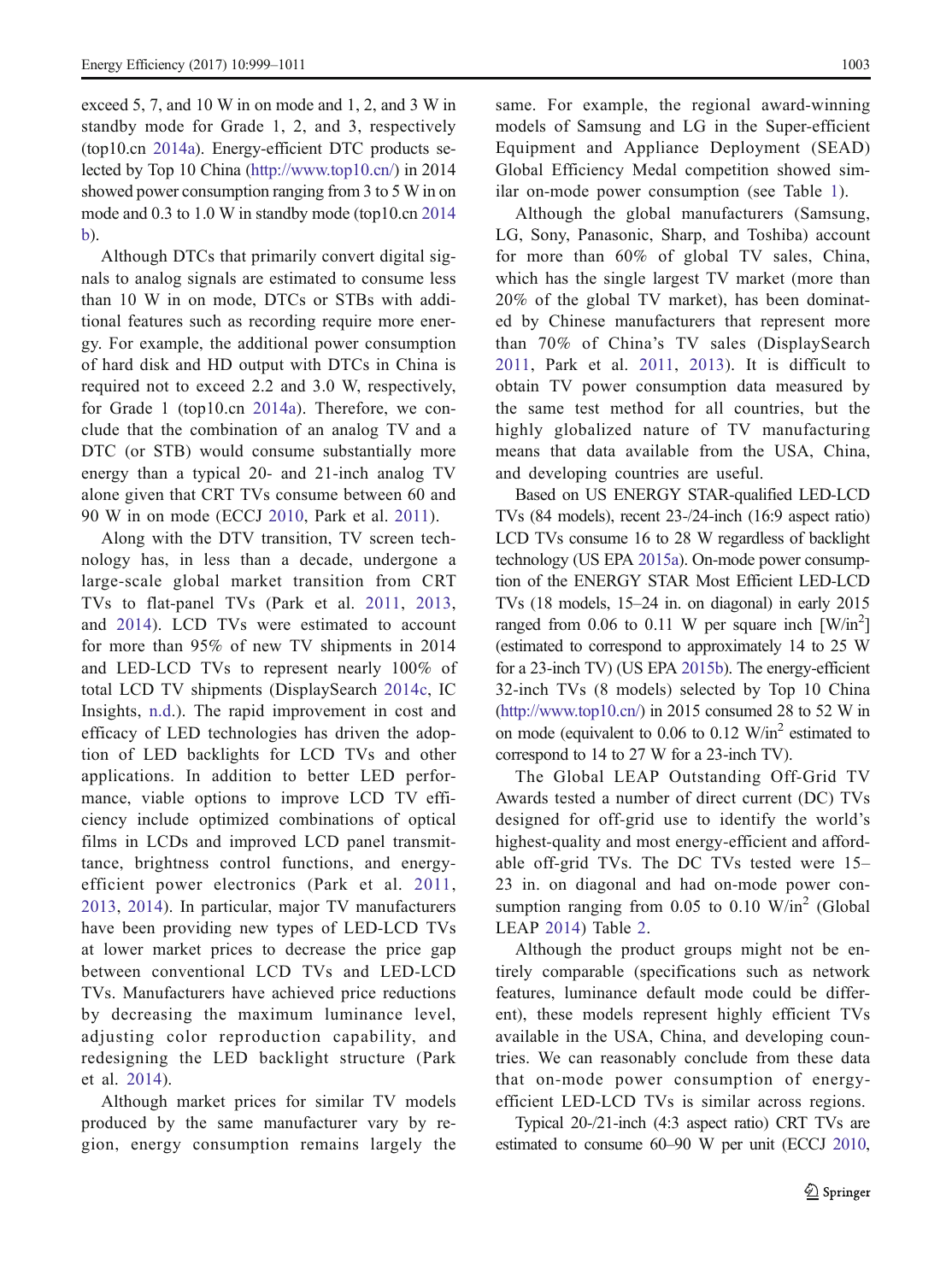| Region                         | Australia          | Europe             | India              | North America      |
|--------------------------------|--------------------|--------------------|--------------------|--------------------|
| <b>Brand</b>                   | Samsung            | Samsung            | Samsung            | Samsung            |
| Model                          | <b>UA26EH4000M</b> | <b>UE26EH4000W</b> | <b>UA26EH4000R</b> | <b>UN26EH4000F</b> |
| Nominal screen size (diagonal) | 26 in.             | 26 in.             | 26 in.             | 26 in.             |
| On-mode power consumption      | 24.4 W             | 24.9 W             | 24.9 W             | 22.0 W             |
| <b>Brand</b>                   | Samsung            | Samsung            | Samsung            | Samsung            |
| Model                          | <b>UA40EH5306H</b> | <b>UE40EH5000W</b> | <b>UE40EH5330R</b> | UE40EH5000F        |
| Nominal screen size (diagonal) | 40 in.             | 40 in.             | 40 in.             | 40 in.             |
| On-mode power consumption      | 47.4 W             | 44.1 W             | 47.4 W             | 44.1 W             |
| <b>Brand</b>                   | LG                 | LG                 | LG                 | LG                 |
| Model                          | 47LM6700           | <b>LM670S</b>      | 47LM6700           | 47LM6700           |
| Nominal screen size (diagonal) | 47 in.             | 47 in.             | 47 in.             | 47 in.             |
| On-mode power consumption      | 43.4 W             | 43.1 W             | 43.4 W             | 44.5 W             |

<span id="page-5-0"></span>Table 1 Award-winning models of the SEAD Global Efficiency Medal for TVs (2012)

Source: Park ([2013](#page-12-0))

Park et al. [2011\)](#page-12-0). Although replacing analog TVs with recent flat-panel TVs is more expensive than adding a basic STB or DTC to analog TVs, using energy-efficient flatpanel TVs will significantly reduce energy consumption and provide consumers with much better picture quality.

## Methods, data, and scenarios

In this analysis, we estimate the global energy savings potential of replacing CRT TVs with LED-LCD TVs instead of connecting a DTC to the CRT TV to provide continued TVaccess after a digital switchover. We focus our analysis on analog terrestrial households because they will go dark during digital switchover. We exclude analog cable households that will be unaffected by a switchover. The estimated annual savings potential is based on all analog terrestrial stock (317 million households) being replaced by LED-LCD TVs, and the savings would be realized after the replacement has happened.

We break out our results for each of the top 10 countries (China, Indonesia, Brazil, Philippines, Vietnam, Bangladesh, Russia, Egypt, India, and Colombia) that represent about 70% of all analog terrestrial TV households (Murray [2014\)](#page-11-0).

|  |  |  | <b>Table 2</b> On-mode power consumption of energy efficient TVs by region |  |  |  |  |  |
|--|--|--|----------------------------------------------------------------------------|--|--|--|--|--|
|--|--|--|----------------------------------------------------------------------------|--|--|--|--|--|

| Region                                                  | USA                               | <b>USA</b>         | China         | Developing countries            |
|---------------------------------------------------------|-----------------------------------|--------------------|---------------|---------------------------------|
| Data source                                             | <b>ENERGY STAR Most efficient</b> | <b>ENERGY STAR</b> | Top 10 China  | Global LEAP Awards <sup>a</sup> |
| Year                                                    | 2015                              | 2015               | 2015          | $2013 - 2014$                   |
| Screen size (diagonal, inches)                          | $15 - 24$                         | $23 - 24$          | 32            | $15 - 23$                       |
| On-mode power performance $(W/in2)$                     | $0.06 - 0.11$                     | $0.07 - 0.11$      | $0.06 - 0.12$ | $0.05 - 0.10$                   |
| Power consumption (W) estimated<br>for a 23-inch $TV^b$ | $14 - 25$                         | $16 - 25$          | $14 - 27$     | $11 - 23$                       |

<sup>a</sup> Global LEAP Award nominees were required to provide a brief written explanation, in English, of how the product warranty is serviced in two of the following six countries: Bangladesh, India, Indonesia, Kenya, Nigeria, and Uganda. The tested TVs are DC LED-LCD TVs, which are generally more efficient than AC LED-LCD TVs. The AC-to-DC conversion in the TV system typically results in an estimated 3– 15% electricity loss

<sup>b</sup> Authors' calculation

Source: US EPA ([2015a\)](#page-12-0), US EPA [\(2015b](#page-12-0)), Top 10 China (2015), Global LEAP ([2014](#page-11-0))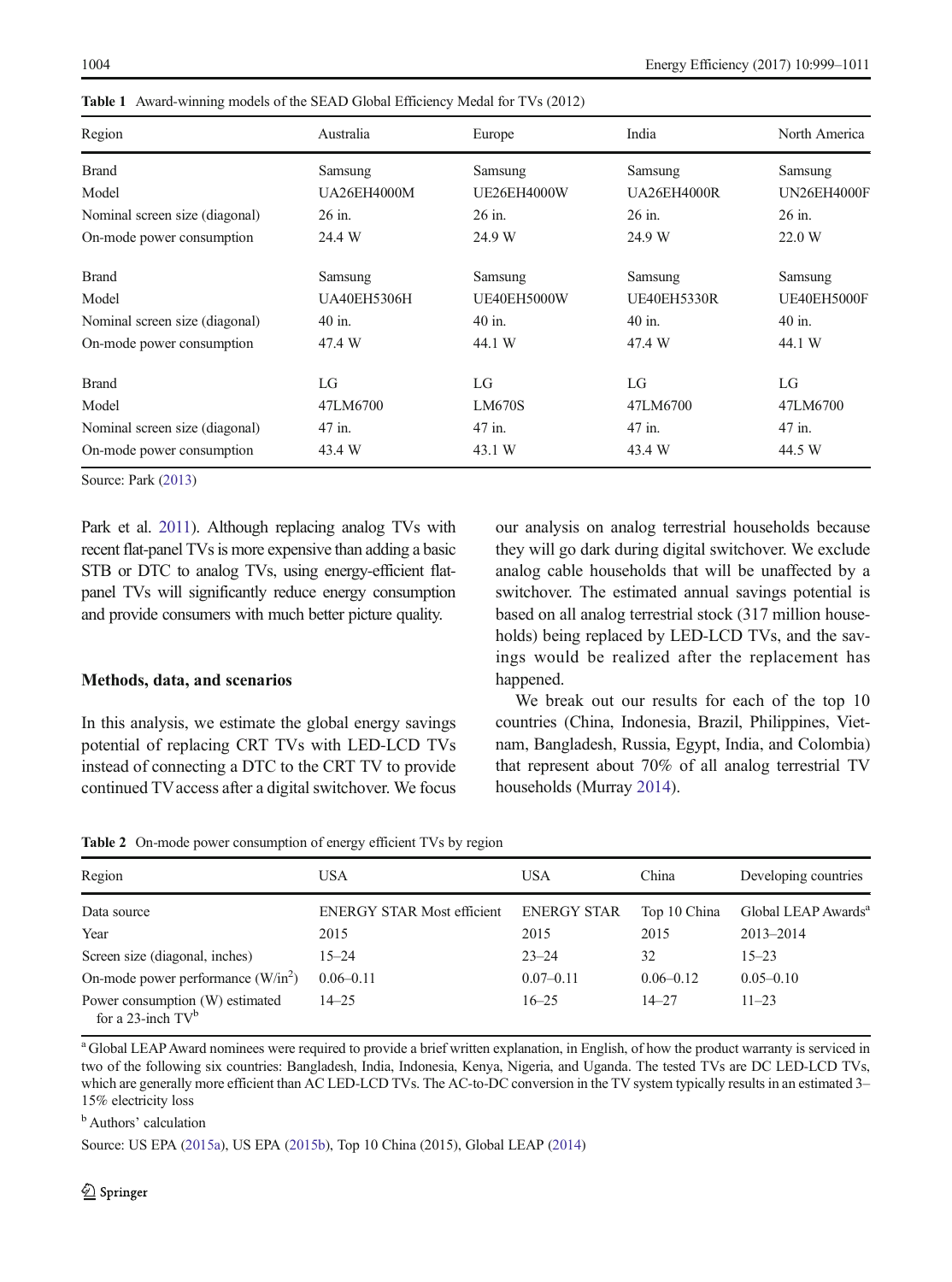<span id="page-6-0"></span>Table 3 Average CRT TV screen size assumed in this analysis

| Average size<br>(inches) <sup>a</sup> | <b>Notes</b>                                                   |
|---------------------------------------|----------------------------------------------------------------|
| 23.1                                  | Average of 2007–2011 CRT TVs shipped to China                  |
| 19.4                                  | Average of 2010–2012 CRT TVs shipped to India                  |
| 20.5                                  | Average of 2007–2011 CRT TVs shipped to Asia Pacific           |
| 20.9                                  | Average of 2007–2011 CRT TVs shipped to Latin America          |
| 21.3                                  | Average of 2007–2011 CRT TVs shipped to Eastern Europe         |
| 20.7                                  | Average of 2007-2011 CRT TVs shipped to Middle East and Africa |
| 21.2                                  | Average of 2007–2011 CRT TVs shipped globally                  |
|                                       |                                                                |

<sup>a</sup> Authors' estimates based on DisplaySearch ([2010](#page-11-0), [2011,](#page-11-0) [2012b\)](#page-11-0)

<sup>b</sup> 'Rest of world' includes 87 countries for analog terrestrial TV households. Among 138 countries included in Murray [\(2014\)](#page-11-0), 41 are estimated to have no analog terrestrial TV households in 2014

#### Data and assumptions

#### Average CRT TV screen size

Average CRT TV screen sizes vary by region. In this analysis, we assume that the average CRT TV screen size is between 19 and 23 in., as summarized in Table 3.

#### CRT TV on-mode power consumption

According to a data set for TVs in Japan, 20-/21 inch CRT TVs consume about 60–90 W in on mode (ECCJ [2010\)](#page-11-0). However, these data were not measured by the IEC 62087 standard. Park et al. ([2011\)](#page-12-0) estimated the average per-unit on-mode power consumption of 21-inch CRT TVs on the global TV market to be about 60 W. Phadke et al. ([2015\)](#page-12-0) estimated per-unit on-mode power consumption of 19-inch CRT TVs in developing countries to be about 60 W. Efficiency of CRT TVs depends on the TV's vintage (year of manufacture). In this analysis, we assume that CRT TVs consume, on average,  $0.33$  W/in<sup>2</sup> in on mode, based on a range of 0.28 to 0.38 W/in<sup>2</sup>, which is equivalent to about  $60-$ 80 W for 21-inch CRT TVs.

#### LED backlit LCD TV on-mode power consumption

As discussed in "[Digital TV technologies and relat](#page-2-0)[ed energy consumption trends](#page-2-0)" section, it is reasonable to assume that on-mode power consumption of energy-efficient LED-LCD TVs is similar across regions. Manufacturers will be able to adopt

higher-efficacy LEDs and efficient LCD panels over time, but efficient optical films (e.g., reflective polarizers) and brightness control functions are already commercially available and have been used in selected models. These features reduce LED-LCD TV on-mode power consumption by about 40% (Park et al. [2013](#page-12-0), [2014\)](#page-12-0). The data from Table [2](#page-5-0) represent energy-efficient TVs. We consider a wider (than shown in the table) range of TV power consumption and assume in this analysis that LED-LCD TVs available globally consume, on average,  $0.10$  W/in<sup>2</sup> in on mode, from a range of 0.06 to  $0.14$  W/in<sup>2</sup>, equivalent to 11 to 26 W for 21-inch TVs (Park et al. [2013](#page-12-0), [2014\)](#page-12-0).

#### DTC power consumption

As discussed in "[The global digital transition in broad](#page-1-0)[casting and televisions](#page-1-0)" section, recent DTCs with primary function only (for standards ATSC and DVB-T) are estimated to consume at least 5 W in on mode and less than 1 W in standby (or sleep) mode. It is technically feasible for DTCs for ISDB-T and DVB-T2 to consume about 5 W using similar system-on-chip. However, DTCs' power consumption may also depend on region-specific requirements; for example, DVB-T2 specifications for Association of Southeast Asian Nations (ASEAN) countries require DTCs to be equipped with high-definition multimedia interface (HDMI) output and universal serial bus (USB) (ASEAN [2014\)](#page-11-0). In this analysis, we assume that DTCs consume 6.5 W on average (from a range of 5 to 8 W) in on mode and 0.5 W in standby mode.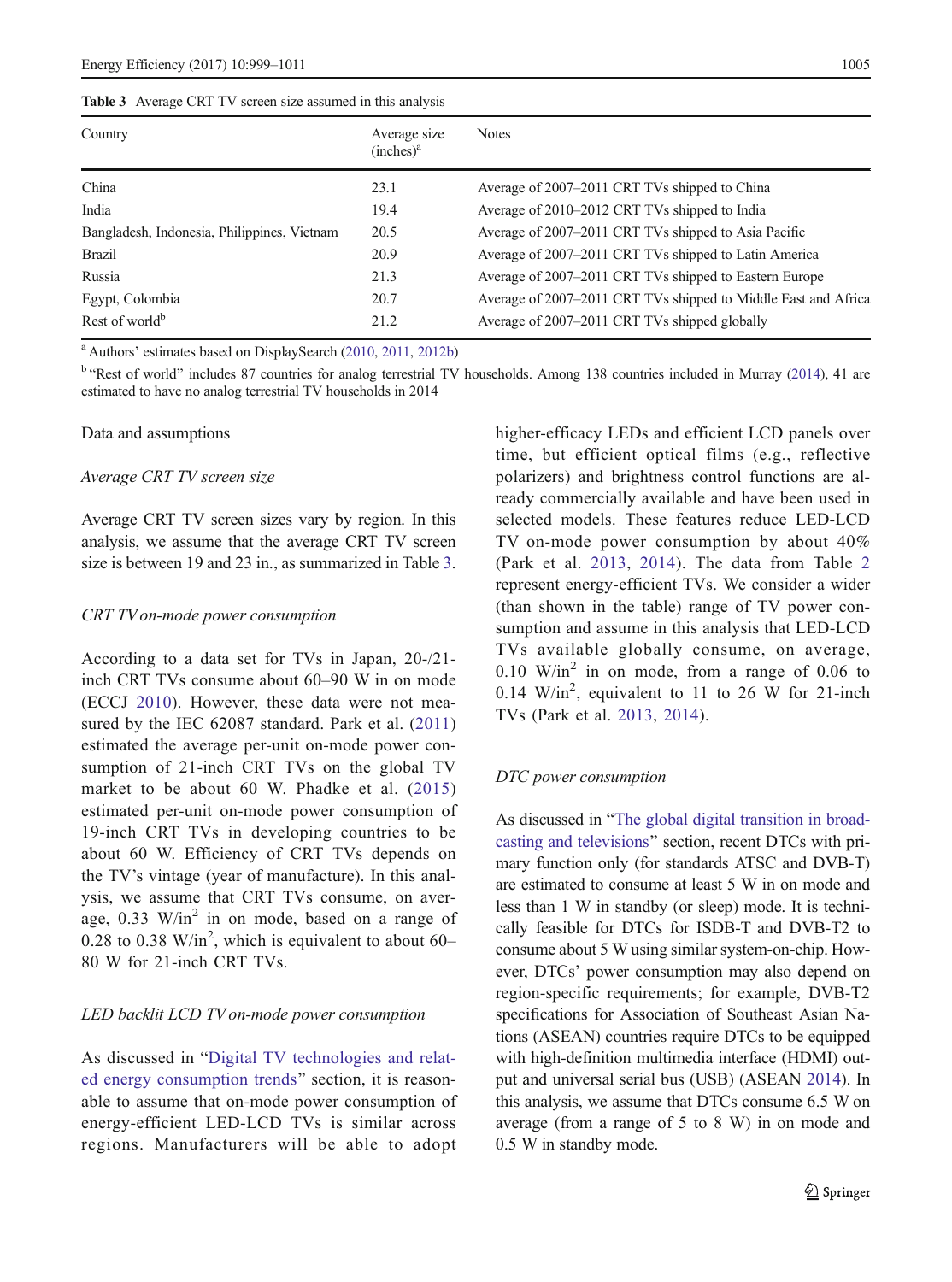|                                      |           | TV energy consumption assumptions |         |      |
|--------------------------------------|-----------|-----------------------------------|---------|------|
|                                      |           | Low                               | Average | High |
| CRT TV on mode                       | $W/in^2$  | 0.28                              | 0.33    | 0.38 |
| CRT TV standby mode                  | W         | 1.00                              | 1.00    | 1.00 |
| LED-LCD TV on mode                   | $W/in^2$  | 0.06                              | 0.10    | 0.14 |
| LED-LCD TV standby mode              | W         | 0.50                              | 0.50    | 0.50 |
| DTC on mode                          | W         | 5.00                              | 6.50    | 8.00 |
| DTC standby mode                     | W         | 0.50                              | 0.50    | 0.50 |
| TV and DTC usage pattern assumptions |           |                                   |         |      |
| CRT TV and DTC usage on mode         | hours/day | 3.5                               | 4.0     | 5.0  |
| DTC automatic power-down delay time  | hours/day | 3.0                               | 3.0     | 3.0  |
| DTC average usage standby mode       | hours/day | 17.5                              | 17.0    | 16.0 |
| LED-LCD TV usage on mode             | hours/day | 3.5                               | 4.0     | 5.0  |
| LED-LCD TV usage standby mode        | hours/day | 20.5                              | 20.0    | 19.0 |

#### <span id="page-7-0"></span>Table 4 Assumptions for TV and DTC power consumption and usage

## Average daily usage of TVs and DTCs

We assume that every analog terrestrial household uses one TV unit. TV usage patterns vary by region, sector of use, and consumer lifestyle. Park et al. ([2011\)](#page-12-0) estimated average daily TV usage in various countries, which ranges from 3.5 to 6.5 h. Usage averages in China, India, and Russia are 4, 3.5, and 4 h, respectively. In South Korea and North American and European countries, average daily usage is more than 5 h. In this analysis, we assume that average daily usage in on mode is 4 h for all TVs in the selected countries. We assume that DTCs are used for 4 h in on mode, are automatically switched to standby mode after 3 h of no activity (because consumers do not typically switch DTCs off immediately), and remain in standby mode for 17 h. It is possible that daily TV usage will increase with adoption of DTV because of improved picture quality and lower energy costs. Therefore, for one of our scenarios, we assume 5 h

Table 5 Scenarios for estimating electricity savings potential

per day in on mode for new digital TVs, which represents a substantial rebound effect.

## **Uncertainties**

It is possible that a DTC's automatic power-down feature might not be enabled; in which case, the device would never switch to standby mode. It is also possible that some consumers will manually switch off DTCs at the end of each TV viewing session. Because these variations are subject to considerable uncertainty and it is difficult to quantify them, we do not attempt to account for them in our analysis. Another variable is that households with DTCs might also purchase LED-LCD TVs earlier than expected, so we cannot be certain of the number of years during which our annual estimated savings might apply.

Table 4 summarizes our assumptions for TV and DTC power consumption and usage.

| <b>Table</b> of Decidence for Community encountry suvings potential |                  |                 |                      |  |  |
|---------------------------------------------------------------------|------------------|-----------------|----------------------|--|--|
|                                                                     | <b>Scenarios</b> |                 |                      |  |  |
|                                                                     | Minimum savings  | Average savings | Maximum savings      |  |  |
| CRT TV and DTC on-mode power                                        | Low              | Average         | High                 |  |  |
| CRT TV and DTC daily usage                                          | Average          | Average         | Average              |  |  |
| LED-LCD TV on-mode power                                            | High             | Average         | Low                  |  |  |
| LED-LCD TV daily usage                                              | High (rebound)   | Average         | Average (no rebound) |  |  |

See Table 4 for detailed assumptions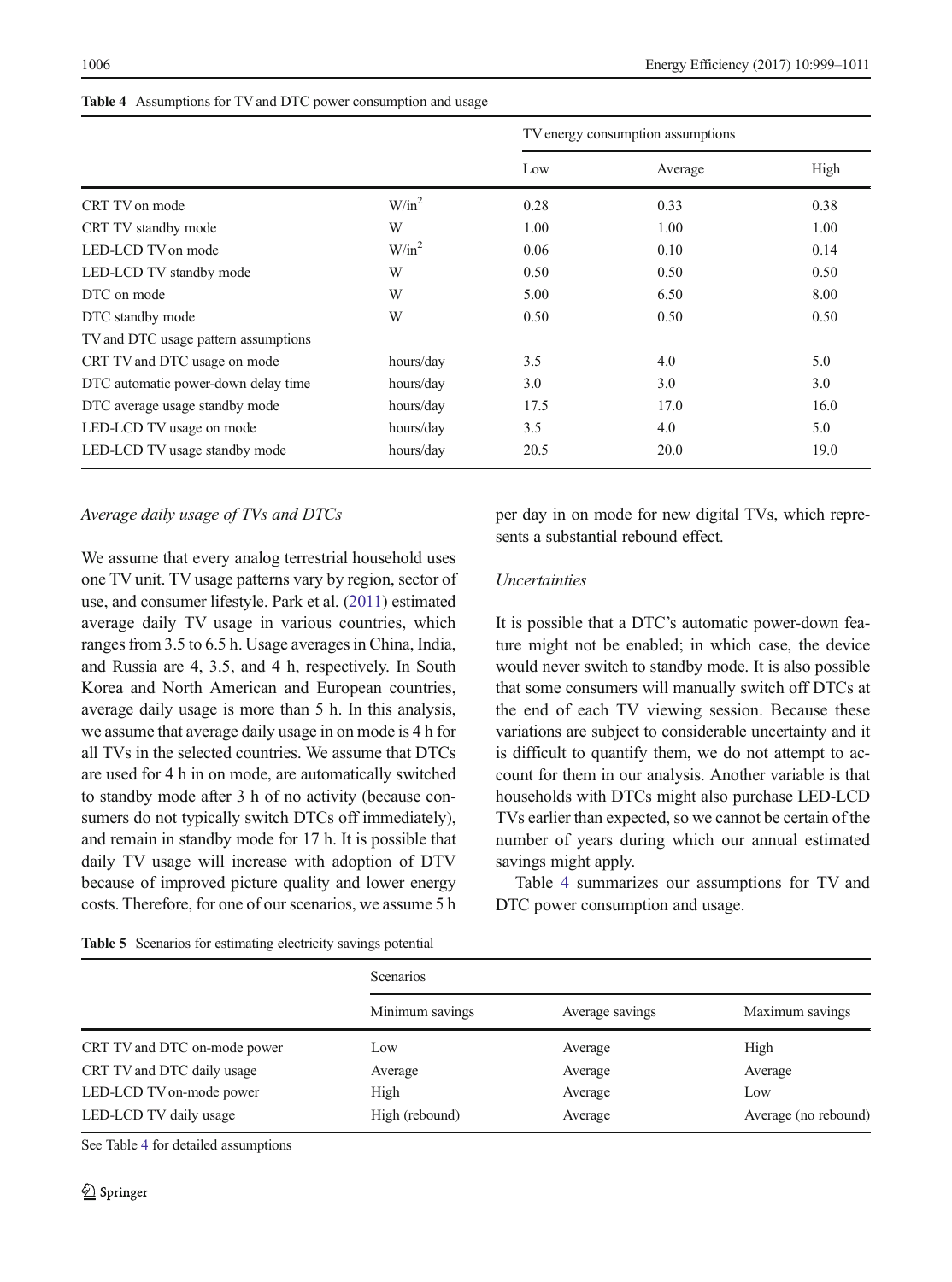<span id="page-8-0"></span>

## Estimating annual electricity savings potential by scenario

We estimate the annual energy savings potential for three scenarios. In each scenario, the savings potential is estimated by subtracting the total annual electricity consumption in the efficiency case(s) with LED-LCD TVs from the total annual electricity consumption in the base case with CRTs and DTCs. However, we do not know the vintage of CRT TVs in analog households and therefore cannot be certain of those TVs' energy efficiency. Thus, it is useful to consider minimum, average, and high savings cases for TV and DTC power consumption and usage. In the minimum savings scenario, we assume a high energy efficiency for CRTs and DTCs and a low energy efficiency for LED-LCD TVs,

including a rebound effect of one additional hour of daily viewing. In the average savings scenario, we compare a CRT and DTC of average efficiency with standard LED-LCD TVs. In the maximum savings scenario, we compare an inefficient CRT and DTC with a superefficient LED-LCD TV, assuming no rebound effect. Table [5](#page-7-0) summarizes these scenarios.

In addition to the three scenarios above, which reflect possible combinations of parameters, we conduct additional sensitivity analyses for selected parameters:

- & Average savings scenario and CRT TV on-mode power (Low/High)
- & Average savings scenario and DTC on-mode power (Low/High)

| Country              | Base case (A) | Efficiency case (B) | Savings (B-A) |
|----------------------|---------------|---------------------|---------------|
| China                | 15.6          | 3.8                 | 11.8          |
| Indonesia            | 4.7           | 1.1                 | 3.6           |
| <b>Brazil</b>        | 2.9           | 0.7                 | 2.2           |
| Philippines          | 1.4           | 0.3                 | 1.1           |
| Vietnam              | 1.1           | 0.3                 | 0.9           |
| Bangladesh           | 1.1           | 0.3                 | 0.8           |
| Russia               | 1.1           | 0.3                 | 0.9           |
| Egypt                | 1.0           | 0.2                 | 0.7           |
| India                | 0.8           | 0.2                 | 0.6           |
| Colombia             | 0.9           | 0.2                 | 0.7           |
| Other (87 countries) | 12.1          | 2.9                 | 9.2           |
| Total                | 42.8          | 10.4                | 32.4          |
|                      |               |                     |               |

Table 6 Estimated global annual TV electricity consumption of analog terrestrial households (average savings scenario)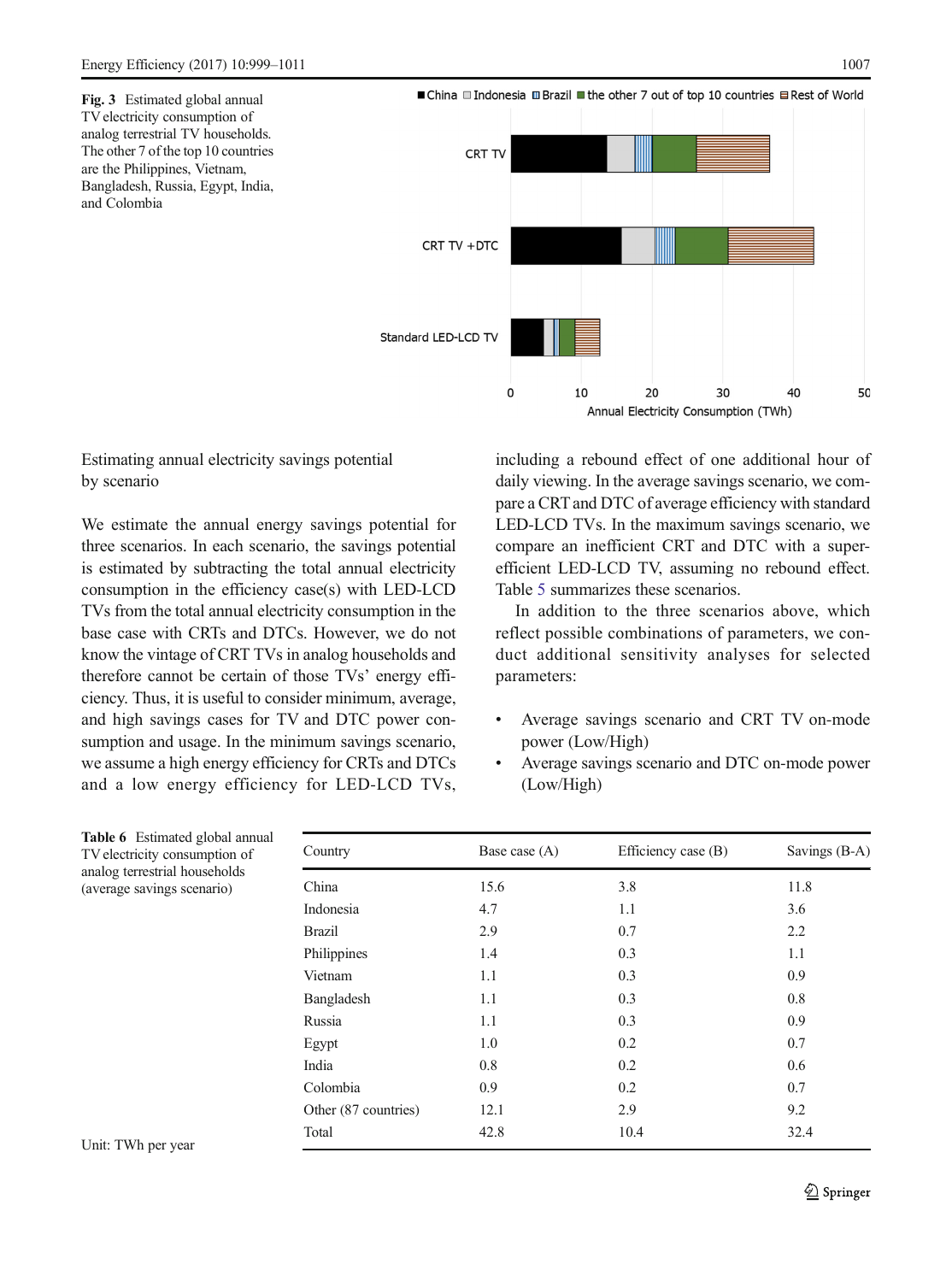|                                                 | <b>Scenarios</b> |                 |                 |  |
|-------------------------------------------------|------------------|-----------------|-----------------|--|
|                                                 | Minimum savings  | Average savings | Maximum savings |  |
| CRT TV on-mode power $(W/in^2)$                 | 0.28             | 0.33            | 0.38            |  |
| DTC on-mode power (W)                           | 5.00             | 6.50            | 8.00            |  |
| CRT TV and DTC daily usage (hours/day)          | 4.00             | 4.00            | 4.00            |  |
| LED-LCD TV on-mode power $(W/in^2)$             | 0.14             | 0.10            | 0.06            |  |
| LED-LCD TV daily usage (hours/day)              | 5.00             | 4.00            | 4.00            |  |
| Annual electricity consumption in CRTs          | 31.40            | 36.60           | 41.80           |  |
| Annual electricity consumption in CRTs and DTCs | 36.40            | 42.80           | 49.20           |  |
| Annual electricity consumption in LED-LCD TVs   | 17.30            | 10.40           | 6.70            |  |
| Savings by $(CRTs + DTCs) - (LED-LCD TVs)$      | 19.10            | 32.40           | 42.50           |  |

<span id="page-9-0"></span>Table 7 Estimated annual electricity consumption and savings by all scenarios

Unit: TWh per year

- & Average savings scenario and LED-LCD TV onmode power (Low/High)
- & Average savings scenario and TV daily usage (Low/ High, no rebound)

## **Results**

Based on the discussion and assumptions in the previous sections, this analysis compares future annual TV electricity consumption for three major scenarios.

Average savings potential scenario

The total annual CRT TV electricity consumption from all analog terrestrial TV households is estimated to be



36.6 terawatt hours [TWh] per year. The added consumption from DTCs after a digital switchover is estimated to be 6.2 TWh, resulting in total annual electricity consumption of 42.8 TWh from CRTs after the digital switchover. The estimated global electricity consumption from LED-LCD TVs installed in formerly analog households is estimated to be 10.4 TWh per year (standard efficiency). Thus, we estimate an average energy savings potential that varies from 32.4 TWh per year Fig. [3.](#page-8-0)

Table [6](#page-8-0) shows that the top three countries—China, Indonesia, and Brazil—together account for 54% of total TV electricity savings potential. In China and Indonesia, about 78 and 100% of analog TV households, respectively, are estimated to receive analog terrestrial signals. Nearly 90% of analog TV households in India are analog cable subscribers (Murray [2014\)](#page-11-0), so the

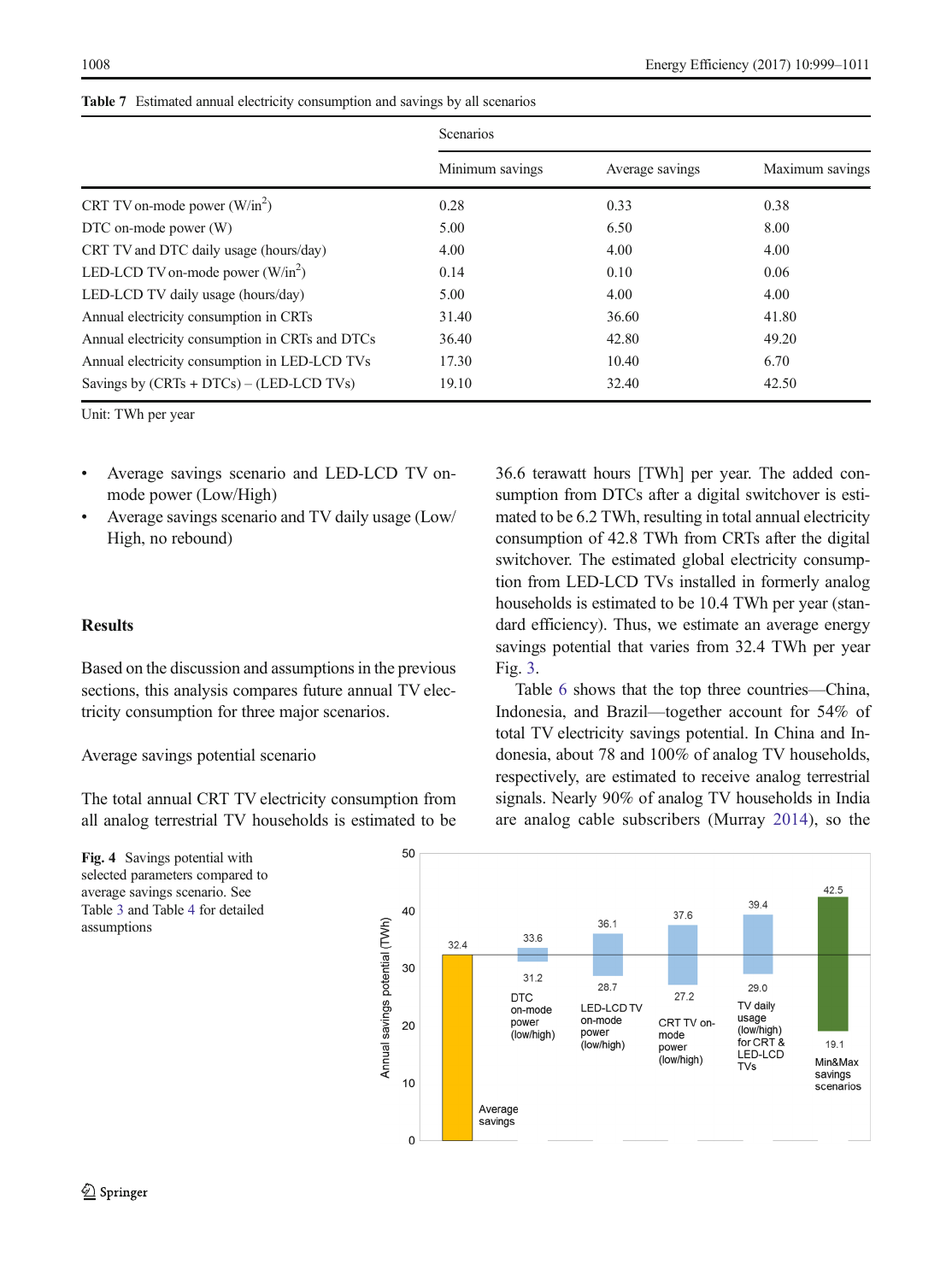<span id="page-10-0"></span>savings potential in India is small because analog cable households will be unaffected by the digital switchover.

#### All scenarios and sensitivity analysis

As discussed in "[Estimating annual electricity savings](#page-8-0)" [potential by scenario](#page-8-0)" section, we developed the minimum and maximum savings scenarios because of uncertainties in our inputs and assumptions. The absolute lower-bound savings scenario still shows annual electricity savings of 19.1 TWh per year. The upper-bound estimate is 42.5 TWh per year. Table [7](#page-9-0) shows the details of the sensitivity scenarios.

Below, we present results of additional sensitivity analyses for selected parameters under the average savings scenario. These analyses account for possible variation in the factors that affect TV electricity consumption. More-efficient LED-LCD TVs, less-efficient existing CRT TVs, and increased viewer usage of TVs are expected to increase savings by 11–22% compared to the average savings scenario Fig. [4](#page-9-0).

#### Conclusion and policy implications

Providing DTCs might seem to be an easy, economical way to respond to the switch to digital TV transmissions without replacing analog CRT TVs. However, CRT TVs consume more than three times as much electricity as recent LED-LCD TVs. Our analysis shows that if TV users are given DTCs to continue using their CRT TVs, electricity consumption will increase by 6.7 TWh per year globally.

LED-LCD TVs with on-mode power consumption of less than  $0.10 \text{ W/in}^2$  (equivalent to about 23 W for a 23inch TV with 16:9 aspect ratio) are widely available, and the efficiency of LED-LCD TVs can be further improved by adding technologies that are already commercial. Thus, we find enormous electricity savings potential from replacing analog CRT TVs with LED-LCD TVs as part of a switchover to digital technology. The estimated annual 32 TWh savings potential in our average savings scenario is equivalent to about 11 Rosenfelds.<sup>1</sup> Even when we consider possible variations

and uncertainties in energy consumption, the estimated annual savings potential is in the range of 19 to 43 TWh per year. Although the annual savings potential will decrease as consumers purchase new TVs at some point, this huge savings potential still indicates that total cumulative savings for several years would be much larger if policy action is made in a timely manner, given the long lifetime of TVs.

Given rapidly decreasing flat-panel TV prices and TVs' long lifetime, planning to incorporate energy-efficient TVs as part of digital transitions, rather than relying DTCs that extend the use of inefficient old analog TVs, is likely to be beneficial in reducing energy consumption in the short and long run. The energy savings that we estimate equate to substantial cost savings in each country from avoided power generation. Government procurement or incentive programs can significantly reduce the up-front cost of LED-LCD TVs. Several governments that are considering subsidizing the cost of DTCs or STBs for low-income households that have analog TVs could benefit from analyzing the potential impact on energy and financial savings of replacing analog TVs with energy-efficient models instead. Countries like Mexico that have been subsidizing residential electricity prices could further reduce the cost of supporting the digital switchover. For example, Gopal et al. [\(2014](#page-11-0)) highlighted that electricity subsidies lower the value of energy efficiency to the consumer and estimated the positive marginal savings for the Mexican government that could result from appliance efficiency, based on Mexico's tariff structures and the long-run marginal cost of supply. In Mexico, a TV-exchange program associated with the digital transition would not only save 3.5 TWh per year in electricity but would also save the government approximately \$2.3 billion in avoided electricity subsidy payments (SEAD [2015](#page-12-0)).

While our analysis does show enormous savings, the 317 million analog (terrestrial) TVs that need to be replaced to realize these savings represent a larger number than current annual global TV shipments. Thus, if countries plan to institute an exchange program such as that described above, they will need to engage with manufacturers to avoid supply-chain bottlenecks. Future research on energy efficiency in DTV transitions should discuss country-specific impacts on energy and cost savings of adoption of energy-efficient TVs, and

<sup>&</sup>lt;sup>1</sup> One Rosenfeld unit is defined to be an average coal plant capacity of 500 MW with a capacity factor of 70% and system-wide transmission and distribution losses of 7% or annual delivered electricity of about 3 TWh per year (Koomey et al. [2010\)](#page-11-0).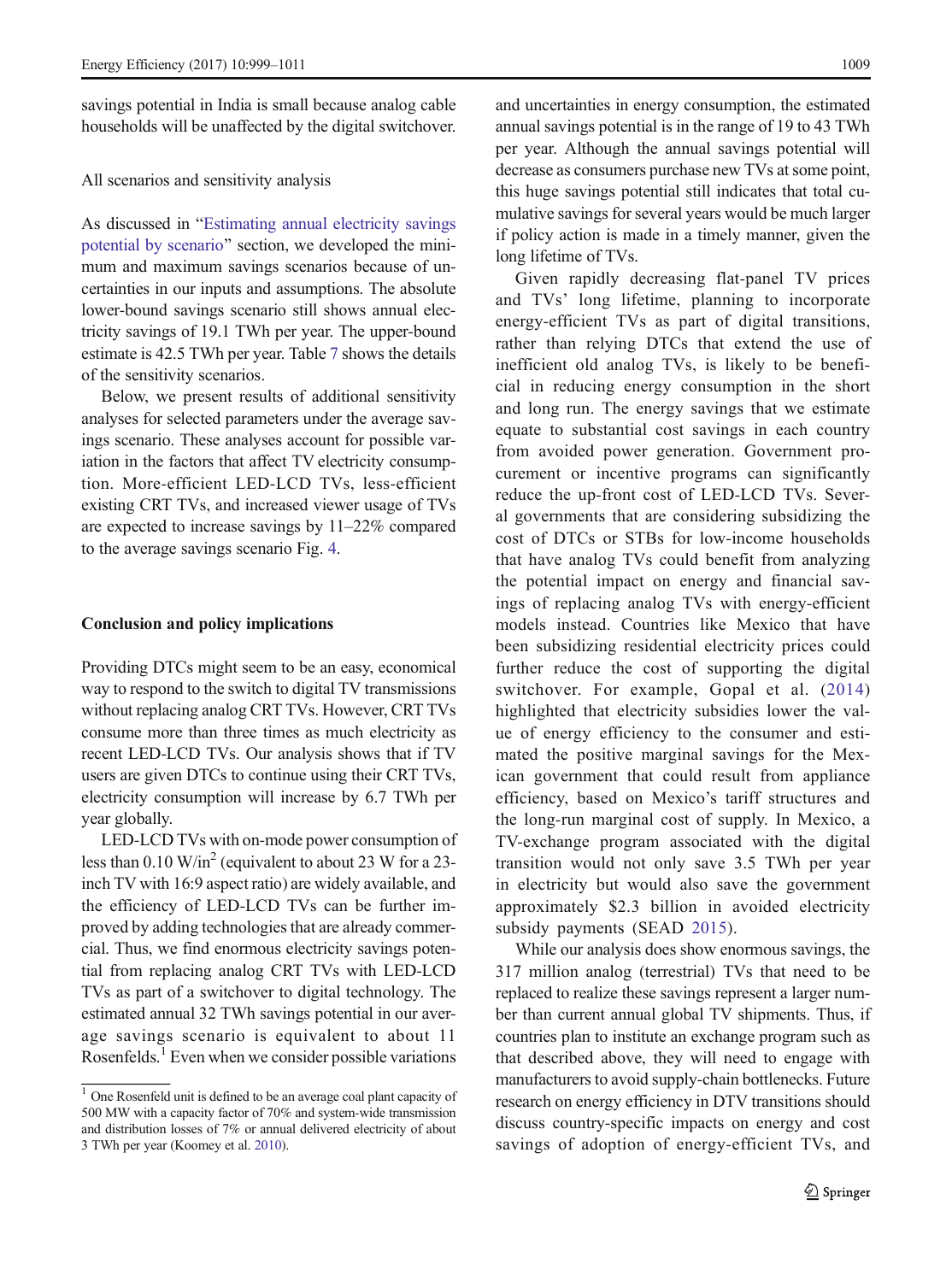<span id="page-11-0"></span>appropriate policy and program design, given each country's appliance market and electricity price structure.

Acknowledgements This work was funded by the Bureau of Oceans and International Environmental and Scientific Affairs, US Department of State and administered by the US Department of Energy in support of the Super-efficient Equipment and Appliance Deployment (SEAD) Initiative through the US Department of Energy under Contract No. DE-AC02-05CH11231. Any errors or omissions are the authors' own.

Open Access This article is distributed under the terms of the Creative Commons Attribution 4.0 International License (http:// creativecommons.org/licenses/by/4.0/), which permits unrestricted use, distribution, and reproduction in any medium, provided you give appropriate credit to the original author(s) and the source, provide a link to the Creative Commons license, and indicate if changes were made.

### **References**

- Association of Southeast Asian Nations (ASEAN). (2014). DVB-T2 Integrated receiver Decoder Technical Specification for ASEAN Version 1.0. June
- Burgess, John. (2009). Throwing the Switch: Challenges in the Conversion to Digital Broadcasting: A report to the Center for International Media Assistance (CIMA). [http://www.](http://www.cima.ned.org/resource/throwing-the-switch-challenges-in-the-conversion-to-digital-broadcasting/) [cima.ned.org/resource/throwing-the-switch-challenges-in](http://www.cima.ned.org/resource/throwing-the-switch-challenges-in-the-conversion-to-digital-broadcasting/)[the-conversion-to-digital-broadcasting/](http://www.cima.ned.org/resource/throwing-the-switch-challenges-in-the-conversion-to-digital-broadcasting/)
- Cheung, H. Y., et al. (2011). Energy savings assessment for digital-toanalog converter boxes. Energy Policy, 39(2011), 1312–1317.
- Digital Video Broadcasting Project (DVB). (2015). DTT Deployment Data. <https://www.dvb.org/news/worldwide>
- DisplaySearch. (2010). Quarterly Advanced Global TV Shipment and Forecast Report. First Quarter
- DisplaySearch. (2011). Quarterly Advanced Global TV Shipment and Forecast Report. Fourth Quarter
- DisplaySearch. (2012a). Global TV Replacement Cycle Falls Below 7 Years, as Households continue to Replace Older CRT TVs and Upgrade to Larger Flat Panel Sets. [http://www.](http://www.displaysearch.com/cps/rde/xchg/displaysearch/hs.xsl/120529_global_tv_replacement_cycle_falls_below_7_years_as_households_continue_to_replace.asp) [displaysearch.com/cps/rde/xchg/displaysearch/hs.](http://www.displaysearch.com/cps/rde/xchg/displaysearch/hs.xsl/120529_global_tv_replacement_cycle_falls_below_7_years_as_households_continue_to_replace.asp) xsl/120529\_global\_tv\_replacement\_cycle\_falls\_below\_7 years as households continue to replace.asp
- DisplaySearch. (2012b). Quarterly India TV Shipment and Forecast Database. Third Quarter.
- DisplaySearch. (2013). Global LCD TV Shipments Fall for the First Time in 2012; Outlook Cautious for 2013. [http://www.](http://www.displaysearch.com/cps/rde/xchg/displaysearch/hs.xsl/130321_global_lcd_tv_shipments_fall_for_the_first_time_in_2012.asp) [displaysearch.com/cps/rde/xchg/displaysearch/hs.xsl/130321\\_](http://www.displaysearch.com/cps/rde/xchg/displaysearch/hs.xsl/130321_global_lcd_tv_shipments_fall_for_the_first_time_in_2012.asp) global lcd tv shipments fall for the first time in 2012.asp
- DisplaySearch. (2014a) TV Panel Shipments Hit Record in 2013, But is it Too High? February. [http://www.displaysearchblog.](http://www.displaysearchblog.com/2014/02/tv-panel-shipments-hit-record-in-2013-but-is-it-too-high/) [com/2014/02/tv-panel-shipments-hit-record-in-2013-but-is](http://www.displaysearchblog.com/2014/02/tv-panel-shipments-hit-record-in-2013-but-is-it-too-high/)[it-too-high/](http://www.displaysearchblog.com/2014/02/tv-panel-shipments-hit-record-in-2013-but-is-it-too-high/)
- DisplaySearch. (2014b). LCD TV Shipment Forecast Revised Upward on Strong Consumer Demand for Larger Sizes, December. [http://www.displaysearch.](http://www.displaysearch.com/cps/rde/xchg/displaysearch/hs.xsl/141231_lcd_tv_shipment_forecast_revised_upward_on_strong_consumer_demand_for_larger_sizes.asp)

[com/cps/rde/xchg/displaysearch/hs.xsl/141231\\_lcd\\_tv\\_](http://www.displaysearch.com/cps/rde/xchg/displaysearch/hs.xsl/141231_lcd_tv_shipment_forecast_revised_upward_on_strong_consumer_demand_for_larger_sizes.asp) shipment forecast revised upward on strong consumer demand for larger sizes.asp

- DisplaySearch. (2014c). LCD TV Growth Improving, As Plasma and CRT TV Disappear. April. [http://www.displaysearch.](http://www.displaysearch.com/cps/rde/xchg/displaysearch/hs.xsl/140415_lcd_tv_growth_improving_as_plasma_and_crt_tv_disappear.asp) [com/cps/rde/xchg/displaysearch/hs.xsl/140415\\_lcd\\_tv\\_](http://www.displaysearch.com/cps/rde/xchg/displaysearch/hs.xsl/140415_lcd_tv_growth_improving_as_plasma_and_crt_tv_disappear.asp) [growth\\_improving\\_as\\_plasma\\_and\\_crt\\_tv\\_disappear.asp](http://www.displaysearch.com/cps/rde/xchg/displaysearch/hs.xsl/140415_lcd_tv_growth_improving_as_plasma_and_crt_tv_disappear.asp)
- Energy Conservation Center, Japan (ECCJ). (2010). Catalog of efficient TVs in Japan
- European Commission (EC). (2009). Commission Regulation (EC) No 107/2009 of 4 February 2009 implementing directive 2005/32/EC of the European Parliament and of the Council with regard to ecodesign requirements for simple set-top boxes. Office Journal of the European Union. [http://eur-lex.europa.eu/legal-content/EN/TXT/PDF/?uri=](http://eur-lex.europa.eu/legal-content/EN/TXT/PDF/?uri=CELEX:32009R0107&from=EN) [CELEX:32009R0107&from=EN](http://eur-lex.europa.eu/legal-content/EN/TXT/PDF/?uri=CELEX:32009R0107&from=EN)
- Federal Communications Commission (FCC). (2009). Digital Television. <http://www.fcc.gov/digital-television>
- Global Lighting and Energy Access Partnership (Global LEAP). (2014). Global LEAP Outstanding Off-Grid Product Awards Results
- Gopal, A., et al. (2014). Self-financed efficiency incentives: case study of Mexico. Energy Efficiency, 7, 865–877.
- Hai, P. and Narayan, A. (2012). Trends in transition from analogue to digital broadcasting. Presented at the ITU-AIBD-ABU Workshop on Digital Broadcasting in Thailand
- IC Insights. (n.d.). Global LCD-LED TV shipments forecast from 2009 to 2016 (in million units). In Statista - The Statistics Portal (Retrieved June 19, 2015). [http://www.statista.](http://www.statista.com/statistics/260371/global-lcd-led-tv-shipments-forecast/) [com/statistics/260371/global-lcd-led-tv-shipments-forecast/](http://www.statista.com/statistics/260371/global-lcd-led-tv-shipments-forecast/)
- International Telecommunication Union (ITU). (2013). Measuring the Information Society 2013. ISBN 978– 9 2 – 61-14401-2. [http://www.itu.int/en/ITU-](http://www.itu.int/en/ITU-D/Statistics/Documents/publications/mis2013/MIS2013_without_Annex_4.pdf)[D/Statistics/Documents/publications/mis2013/MIS2013\\_](http://www.itu.int/en/ITU-D/Statistics/Documents/publications/mis2013/MIS2013_without_Annex_4.pdf) without Annex 4.pdf
- International Telecommunication Union (ITU). (2015). Status of the transition to Digital Terrestrial Television Broadcasting: Summary. [http://www.itu.int/en/ITU-D/Spectrum-](http://www.itu.int/en/ITU-D/Spectrum-Broadcasting/Pages/DSO/Summary.aspx)[Broadcasting/Pages/DSO/Summary.aspx](http://www.itu.int/en/ITU-D/Spectrum-Broadcasting/Pages/DSO/Summary.aspx)
- Koomey, J., et al. (2010). Defining a standard metric for electricity savings. Environmental Research Letters, 5, 014017.
- Kruger, Lennard G. and Moore, Linda K. (2005). The Digital TV Transition: A Brief Overview. The Digital Report for Congress [http://digital.library.unt.edu/ark:/67531](http://digital.library.unt.edu/ark:/67531/metacrs7682/m1/1/high_res_d/RS22217_2005Aug12.pdf) [/metacrs7682/m1/1/high\\_res\\_d/RS22217\\_2005Aug12.pdf](http://digital.library.unt.edu/ark:/67531/metacrs7682/m1/1/high_res_d/RS22217_2005Aug12.pdf)
- Murray, Simon. (2014). Digital TV World Household Databook 2014 Edition. Digital TV Research Ltd
- MVV Consulting GmbH. (2007). Simple Digital TV Converters (Simple Set Top Boxes) Final Report of Preparatory Studies for Eco-design Requirement of EuPs. Submitted to European Commission DG TREN. [http://www.eup-network.](http://www.eup-network.de/fileadmin/user_upload/Produktgruppen/Lots/Final_Documents/Final_Report_Simple_STB_200108.pdf) [de/fileadmin/user\\_upload/Produktgruppen/Lots/Final\\_](http://www.eup-network.de/fileadmin/user_upload/Produktgruppen/Lots/Final_Documents/Final_Report_Simple_STB_200108.pdf) [Documents/Final\\_Report\\_Simple\\_STB\\_200108.pdf](http://www.eup-network.de/fileadmin/user_upload/Produktgruppen/Lots/Final_Documents/Final_Report_Simple_STB_200108.pdf)
- National Cable & Telecommunications Association (NCTA). (2014). Set-Top Box Energy Efficiency. [https://www.ncta.](https://www.ncta.com/sites/prod/files/NCTA_Set-TopBoxEnergyEfficiency.pdf) [com/sites/prod/files/NCTA\\_Set-TopBoxEnergyEfficiency.pdf](https://www.ncta.com/sites/prod/files/NCTA_Set-TopBoxEnergyEfficiency.pdf)
- Natural Resources Defense Council (NRDC). (2011). Better Viewing, Lower Energy Bills, and Less Pollution: Improving the Efficiency of Television Set-Top Boxes. <http://www.nrdc.org/energy/files/settopboxes.pdf>